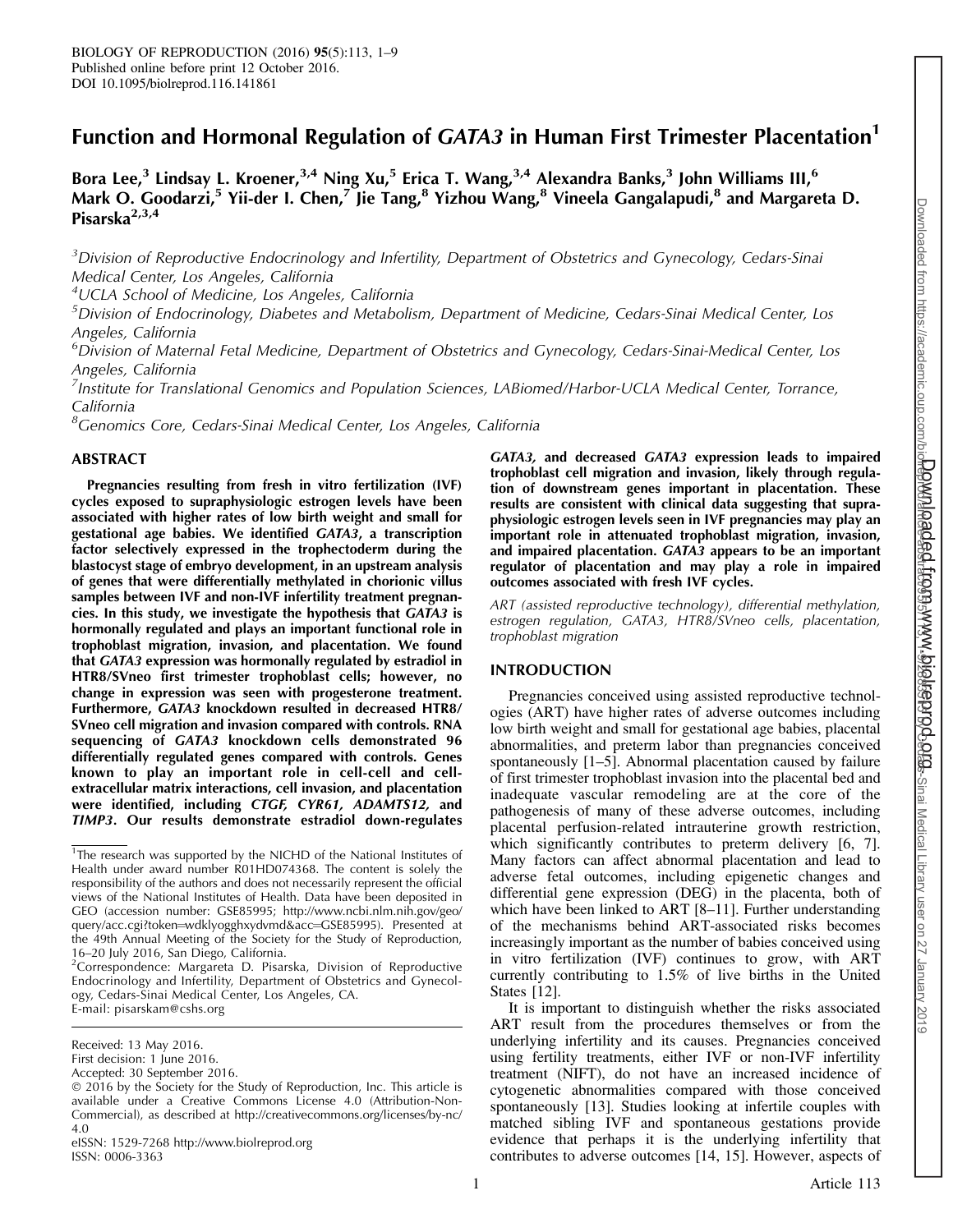the IVF procedures themselves may contribute to adverse outcomes by affecting epigenetic changes through mechanisms such as embryo culture conditions or embryo transfer into a hyperstimulated endometrium exposed to supraphysiologic estrogen levels [9, 16, 17]. Notably, epigenetic changes have been found to play an important role in the regulation of placentation [18]. During pre-implantation embryo development, global DNA methylation reprogramming occurs, and both rodent and choriocarcinoma cell line studies have shown that specific patterns of methylation are important for normal placental function and that aberrations in methylation negatively affect placentation [19–21].

In our prior study, in an attempt to control for underlying infertility, we compared genomewide DNA methylation from chorionic villus samples (CVS) from matched singleton pregnancies conceived using either fresh IVF or NIFT to determine if IVF induces epigenetic changes in the placenta during early fetal development [22]. We found similar global methylation among the groups. However, significant differential methylation was found between fresh IVF and NIFT pregnancies at 34 CpG sites, including multiple loci at three genes, ANAPC2, CXCL14, and RIMS1. Analysis of these genes was performed, examining how these genes tie into relevant pathways and networks that have implications for placentation. Further upstream analysis was performed for the current study, and GATA3 was identified as a potentially important regulatory gene.

GATA3 is a transcription factor that is selectively expressed in the trophectoderm during the blastocyst stage of embryo development. It has also been shown to play a role in tumor cell metastasis, migration, and invasion. However, there is very little data examining the role and regulation of GATA3 in trophoblast cell invasion and placentation. Based on the identification of GATA3 as a potentially important regulatory gene of differentially methylated genes in fresh IVF and NIFT conceptions and the known placenta-related adverse outcomes associated with fresh IVF cycles, we hypothesize that the hormonal milieu at the time of fresh embryo transfer may play a role in GATA3 regulation leading to alterations in placentation.

## MATERIALS AND METHODS

#### Sampling of CVS and Patient Selection

As previously described, collection of CVS was performed between 11 and 13 wk gestation at the Cedars-Sinai Prenatal Diagnostic Center by the same physician [22]. Leftover tissue not used for clinical genetic testing was collected under an institution review board-approved protocol at our institution. All patients provided informed written consent for the procurement and use of this leftover material prior to CVS collection. Briefly, 5–15 mg of villous tissue was collected and placed in RNAlater RNA Stabilization Reagent (Qiagen) and then stored at -80°C in our Prenatal Biorepository. Ten CVS were analyzed, which included five singleton pregnancies from pregnancies conceived by IVF and by NIFT. Subjects were matched based on gestational age, race, and sex of the fetus. All subjects in the IVF group underwent conventional IVF without intracytoplasmic sperm injection and fresh embryo transfer. All subjects in the NIFT group underwent superovulation with clomiphene citrate and/or gonadotropins and intrauterine insemination. The indication for CVS in all subjects was advanced maternal age. All investigations using experimental human tissue were conducted in accordance with the Society for the Study of Reproduction's specific guidelines and standards.

## Ingenuity Pathway Analysis Upstream Regulator Analysis

The upstream regulator analysis in Ingenuity Pathway Analysis (IPA) (Ingenuity) is used to predict upstream transcriptional regulators that can be used to explain observed gene expression or methylation changes identified in a dataset. First, methylation data from CVS-derived DNA was obtained using the Infinium HumanMethylation450 BeadChip Array (Illumina). Differential methylation patterns were seen in several genes, including at multiple CpG sites in three genes (ANAPC2, CXCL14, and RIMS1) when comparing samples of CVS from IVF and NIFT patients [22]. IPA was then used to visualize the network of transcriptional regulators of this gene network to explain how regulators interact with one another. The identified target genes were used to provide testable hypotheses for gene regulatory networks. Overlapping Pvalues were used to identify transcriptional regulators that can explain observed methylation differences between study groups. The overlapping P-value measures where there is a statistically significant overlap between the genes in the dataset and the genes that are regulated by particular transcription regulators. This calculation was performed using Fisher exact test, and the significance level was set at  $P < 0.05$ .

## Hormone Treatment of HTR8/SVneo Cells

The immortalized human first trimester trophoblast cell line HTR8/SVneo (a gift from Dr. C. Graham; Queen's University, Kingston, Ontario, Canada), was maintained in RPMI 1640 with Hepes and L-glutamine (Life Technologies) supplemented with 10% fetal bovine serum (FBS) and 1% penicillin/ streptomycin in a humidified environment (5% CO<sub>2</sub> and 95% air) at 37°C. HTR8/SVneo cells were plated on 6-well plates at a concentration of  $2.5 \times 10^5$ cells/ml and cultured until they reached  $\sim70\%$  confluency. Hormone stock solutions of 17- $\beta$  estradiol (E2257; Sigma-Aldrich) and progesterone (P0130; Sigma-Aldrich) were freshly prepared for each experiment in absolute ethanol and dimethyl sulfoxide (Sigma), respectively. The appropriate vehicle controls were included in all experiments. HTR8/SVneo cells were subsequently treated with 7.5 nM of 17- $\beta$  estradiol or 10  $\mu$ M progesterone, and vehicles diluted in a modified medium composed of phenol red-free RPMI 1640 with Hepes and Lglutamine (Life Tech) supplemented with 10% charcoal-stripped FBS (Life Tech) and 1% penicillin/streptomycin to avoid any uncontrolled hormone contamination [23]. The cells were treated for 48 h at 37°C and 5%  $CO_2$ , at which point they were harvested for RNA isolation. This protocol for estrogen and progesterone treatment of HTR8/SVneo cells was based on several prior studies [23–25]. The duration of estrogen and progesterone treatment was based on previous studies that treated HTR8/SVneo cells with hormone for between 18 and 48 h, depending on the group and experiment performed [23–25]. However, the only direct comparison between 24 versus 48 h of incubation by Chen et al. [25] showed the most significant difference in wound healing assay with 48 h of treatment. Thus, we chose 48 h based on this study showing maximal results at this time point.

## Small Interfering RNA Transfection

HTR8/SVneo cells were plated in 6-well plates at a concentration of 2.5  $\times$  $10^5$  cells/ml and cultured until  $\sim 70\%$  confluent. They were transfected with 50nM of Silencer Select GATA3 small interfering RNA (siRNA) (4392420; Thermo Fisher Scientific) or nonsense scrambled siRNA (4390843; Thermo Fisher), using Lipofectamine 2000 Transfection Reagent (Life Tech) and Opti-MEM I Reduced Serum medium (Life Tech), according to the manufacturer's instructions. Transfection and gene knockdown efficiency was assessed by quantitative real-time PCR (qRT-PCR), as described below.

## Reverse Transcription and Quantitative Real-Time PCR

Total RNA was extracted from HTR8/SVneo cells using RNeasy Mini kit according to the manufacturer's protocol (Qiagen), and  $1 \mu$ g of RNA was reverse transcribed using iScript cDNA Synthesis kit (Bio-Rad Laboratories) to synthesize cDNA. qRT-PCR was performed using iQ SYBR Green Supermix (Bio-Rad) and MyiQ Thermal Cycler (Bio-Rad). The PCR was performed in two-step reactions: 95 $\degree$ C for 10 sec and 60 $\degree$ C for 45 sec for 40 cycles. Gene expression levels were compared to that of an internal control, GAPDH. While we did not use multiple housekeeping genes, there was little variation in the mean cycle threshold (Ct) value for GAPDH with a mean of 14.6 and a range of 14.2 and 15.3 over five replicates. Gene specific primers were designed using National Center for Biotechnology Information/Primer-BLAST (www.ncbi.nlm.nih.gov/tools/primer-blast/) and are as follows: *GATA3* forward: 5'-GCTCTTCGCTACCCAGGTGA-3', reverse 3'-AAAAAGGGGCGACGACTCTG-5'; GADPH forward 5'-GAAGGT GAAGGTCGGACTC-3', reverse 3'-GAAGATGGTGATGGGATTTC-5'.

## Transwell Migration Assay and Matrigel Invasion Assay

Migration assays were performed as previously described [26, 27] using  $6.5$ mm Transwell plates with  $8.0 \mu$ m pore polycarbonate membrane inserts (Corning). Invasion assays were performed using BioCoat invasion chambers with 8.0 µm pore and precoated with Matrigel (Corning). For both assays, HTR8/SVneo cells transfected with either GATA3 siRNA or scrambled siRNA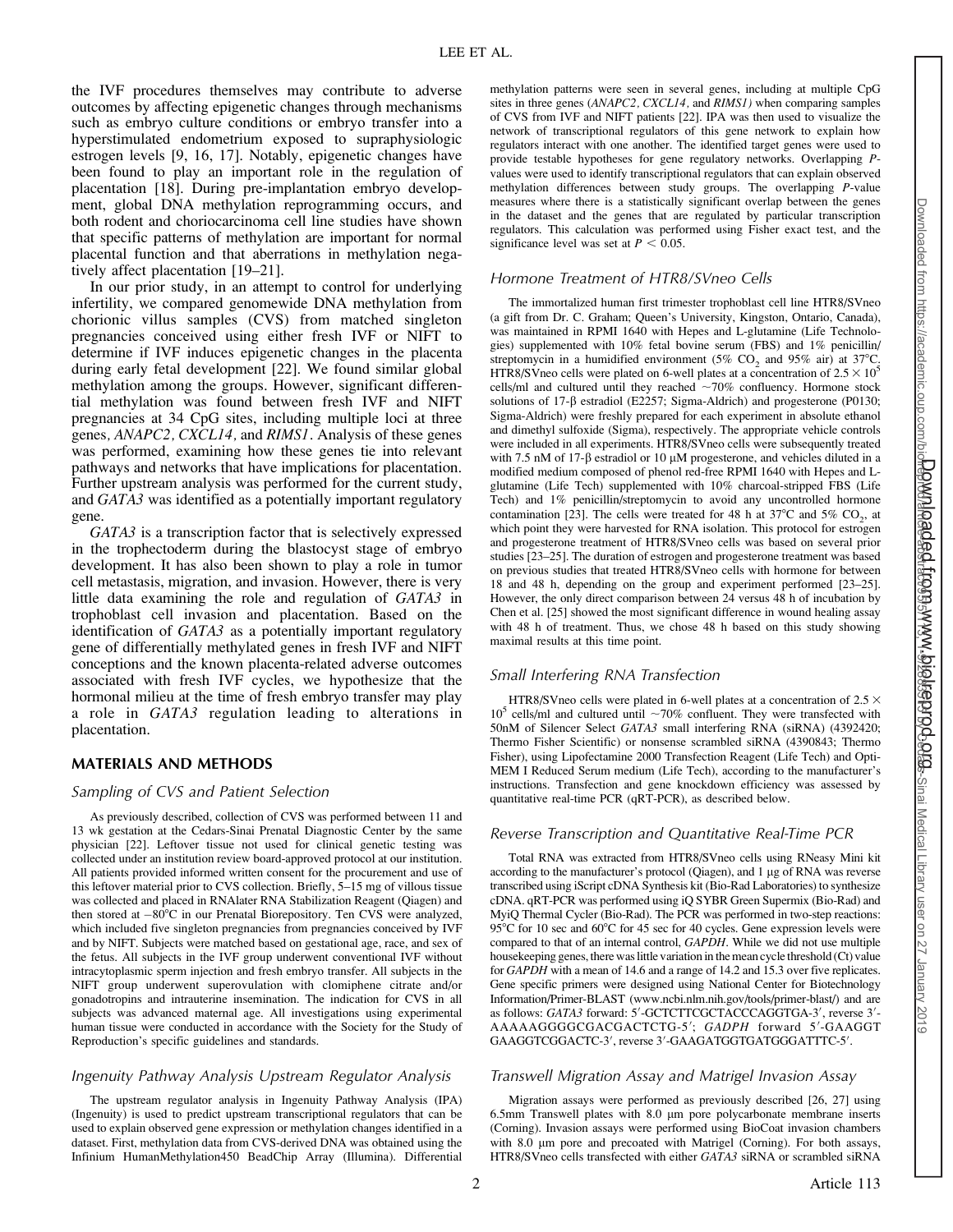were serum-starved overnight, trypsinized, and seeded at a density of  $1 \times 10^5$ cells in 100 µl of serum-free RPMI 1640 medium in the upper chamber of the Transwell plate. The lower chambers of the Transwell plate were filled with 600 ll of RPMI medium containing 10% FBS. The cells were incubated at  $37^{\circ}$ C and  $5\%$ CO<sub>2</sub> for 48 h to allow cell migration/invasion. The inserts were then washed in PBS, and the nonmigrating cells in the upper chamber were removed with a cotton swab. The inserts containing the migrated/invaded cells were then fixed with methanol and Wright-Giemsa stained using the QUICK III Stainkit (Astral Diagnostics). The filters were excised and mounted on slides. The migrated cells on the lower surface of the membrane were counted in six random fields at a magnification of 200 $\times$ . The assay was repeated at least three times, and the results are represented as fold change in cell migration/invasion of GATA3 siRNA knockdown compared to the scrambled siRNA control.

## RNA Sequencing of GATA3 Knockdown Cells

RNA was extracted after siRNA transfection as previously described using the RNeasy Minikits (Qiagen), and RNA concentration was quantified using spectroscopy (Eppendorf BioPhotometer). Total RNA was quantified using both the NanoDrop to assess sample contamination by proteins or carryover reagents from RNA isolation and the Qubit fluorometer (Invitrogen). Samples were then qualified using the Fragment Analyzer (Advanced Analytical Technologies) that analyzes the integrity of the total RNA by measuring the ratio between the 18S and 28S ribosomal peaks. RNAseq libraries maintaining strand-specificity were made using  $1 \mu$ g of material per sample with the Illumina TruSeq Stranded mRNA kit (Illumina) according to the manufacturer's instructions. Final libraries were again quantitated with the Qubit fluorometer and checked for size via the Fragment Analyzer. Libraries were diluted to 4 nM and pooled in equal volumes for denaturation, hybridization, and sequencing on the Illumina NextSeq 500 (Illumina) with single end 75 bp sequencing chemistry. On average, about 20 million reads were generated from each sample.

#### RNA Sequencing Data Analysis

Raw reads obtained from RNAseq were aligned to the transcriptome using STAR (version 2.2.1) / RSEM (version 1.2.20) [28] with default parameters, using a custom human GRCh38 transcriptome reference downloaded from http://www.gencodegenes.org, containing all protein coding and long noncoding RNA genes based on GENCODE version 23 annotation. Expression counts for each gene in all samples were normalized by a modified trimmed mean of the M-values normalization method and the unsupervised principal component analysis was performed with DESeq2 Bioconductor package version 1.10.1 in R version 3.2.2. Each gene was fitted into a negative binomial generalized linear model, and the Wald test was applied to assess the differential expressions between two sample groups by DESeq2. Benjamini and Hochberg procedure was applied to adjust for multiple hypothesis testing, and DEG candidates were selected with a false discovery rate less than 0.01. For visualization of coordinated gene expression in samples, a two-way hierarchical clustering with Pearson correlation distance matrix was performed with samples and DEG candidates using the Bioconductor g-plots package (version 2.14.2) in R. The pathway enrichment analysis was performed on these candidates with DAVID (https://david.ncifcrf.gov/summary.jsp) and IPA (Qiagen).

#### Networks and Bio Functions Analysis

Comparative analyses of networks and cellular functions of the identified DEGs from RNA sequencing of GATA3 knockdown versus control HTR8/ SVneo cells were performed using IPA software. DEG results were first filtered as significant at Padj value  $< 0.05$  and uploaded to IPA as a dataset. Core analysis, which interprets data in the context of pathways, networks, and biological functions, was performed. In these analyses, the Fischer exact test was used to calculate the P values. Based on connections found in the Ingenuity knowledge base, IPA queries the dataset to identify direct and indirect interactions and functional categories.

#### **Statistics**

Statistical analysis for the qRT-PCR, siRNA GATA3 knockdown, and migration/invasion assays was performed using the Wilcoxon signed-rank (nonparametric) test or one-way ANOVA followed by Dunnet multiple comparison tests for post hoc analysis when appropriate. Analyses were performed using JMP12 (SAS Institute). For RNA sequencing, statistical analysis was performed as described above.

#### RESULTS

#### Clinical Characteristics of CVS

All CVS were from Caucasian, singleton male fetuses with a normal karyotype. There were no significant differences between the two groups (IVF and NIFT) in terms of maternal age, prepregnancy body mass index, or gestational age at the time of CVS (Table 1). All pregnancies resulted in term deliveries with no difference in gestational age at the time of delivery or in birth weight. The indication for CVS was advanced maternal age in all cases. All samples in the IVF group were pregnancies resulting from fresh embryo transfers.

#### Upstream IPA Analysis

The IPA upstream analysis predicted GATA3 to be a transcriptional regulator based on differential methylation of samples of CVS from IVF and NIFT pregnancies (overlapping P values  $< 0.05$ ). This upstream analysis of differentially methylated CpG sites is displayed as a network, demonstrating how GATA3 may directly, via PTCRA, or indirectly, via CXCL14 (which regulates another transcription factor KRT14), affect the methylation changes of the targets identified by our dataset (Fig. 1). GATA3 may also be selfregulated or may function as a downstream target for two other predicted transcriptional factors MTOR and TCF12. Taken together, GATA3 appears to be a critical factor involved in several biological activities occurring in samples of CVS, suggesting its potential important role in normal fetal development.

## Impact of Estrogen and Progesterone Treatment on GATA3 Expression in HTR8 Cells

HTR8/SVneo cells were treated with 7.5 nM 17-b-estradiol and compared to a vehicle control. After 48 h of estradiol treatment, RNA extraction was performed and GATA3 expression as determined by qRT-PCR was significantly decreased compared with the ethanol control ( $P < 0.05$ ; Fig. 2A). In a similar fashion, HTR8/SVneo cells were treated with  $10 \mu$ M progesterone and compared to a vehicle control. After 48 h of treatment, no significant difference was seen GATA3 expression (Fig. 2B).

## Migration and Invasion of GATA3 Knockdown in HTR8 Cells

To assess the functional significance of GATA3 in first trimester trophoblasts, we generated a knockdown model of GATA3 in HTR8/SVneo cells. Transient transfection of HTR8/SVneo cells with GATA3 siRNA resulted in  $~10\%$ knockdown of GATA3 expression ( $P = 0.03$ ) compared to cells transfected with scrambled siRNA (Fig. 3). As the primary function of the first trimester extravillous trophoblasts is to migrate and burrow into the uterine decidua in order to establish blood supply to the fetus, we examined the impact of the decrease in  $\overline{GAT}A3$  expression on the migratory and invasive ability of HTR8/SVneo cells in a Transwell assay. GATA3 knockdown resulted in a 51% reduction of migration ( $P = 0.01$ ) and 81% reduction of invasion ( $P =$ 0.01) when normalized to that of scrambled siRNA-transfected control cells (Fig. 4).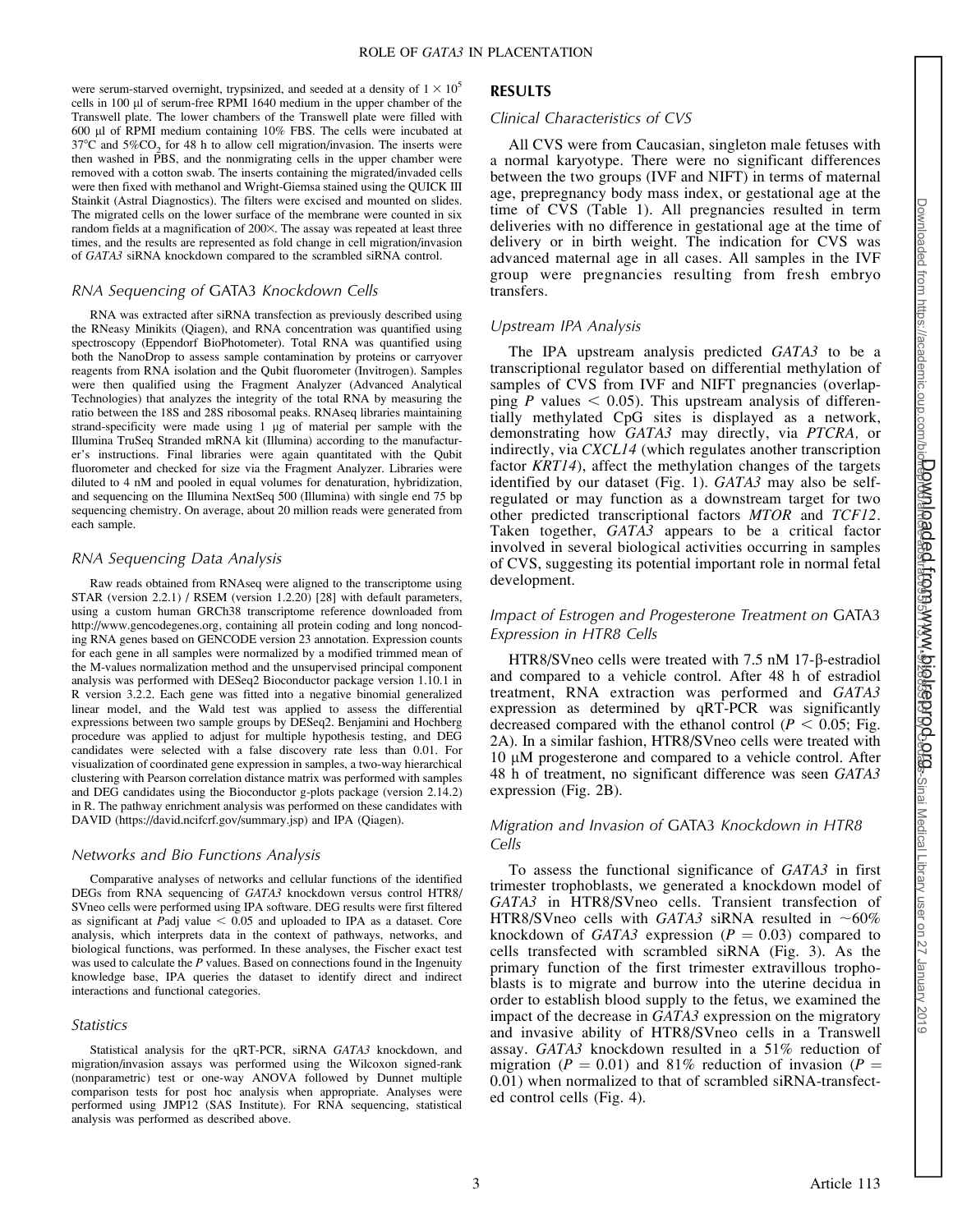TABLE 1. Clinical characteristics of chorionic villus samples (CVS).

| Parameter                         | Non-IVF<br>$(n = 5)^{a}$ | <b>IVF</b><br>$(n = 5)^{b}$ | $P$ value |
|-----------------------------------|--------------------------|-----------------------------|-----------|
| Mean age, years                   | $39.4 \pm 1.5$           | $39.2 \pm 1.5$              | 0.850     |
| Prepregnancy body mass index      | $23.2 \pm 2.2$           | $25.7 \pm 7.8$              | 0.738     |
| Gestational age at CVS, days      | $82 + 6$                 | $83 \pm 8$                  | 0.983     |
| Gestational age at delivery, days | $280 \pm 8$              | $270 \pm 8$                 | 0.092     |
| Birth weight, grams               | $3449 \pm 131$           | $3311 \pm 330$              | 0.342     |

<sup>a</sup> Non-IVF: Pregnancies conceived with controlled ovarian hyperstimula-

tion  $\pm$  intrauterine insemination.<br><sup>b</sup> IVF: Pregnancies conceived with in vitro fertilization.

# Differential Gene Expression in GATA3 Knockdown HTR8 Cells

To identify downstream genes involved in GATA3 regulation of trophoblast function, we performed RNA sequencing of GATA3 knockdown HTR8/SVneo cells. Following GATA3 knockdown, 200 genes were significantly differentially expressed with a 1.5-fold or greater difference; 97 genes were upregulated and 103 genes were down-regulated (Supplemental Table S1; all Supplemental Data are available online at www. biolreprod.org). To elucidate the diseases and biofunctions regulated by these genes, we performed IPA core analysis with RNA sequencing results. The top diseases and cellular functions identified were those involved in cellular movement, cell death and survival, cellular development, the cell cycle, tissue morphology, connective tissue development and function, and cancer, all processes actively occurring in first trimester trophoblasts during early placentation. To highlight the most influential subset of genes, those DEGs with fold change of 2 or greater and select genes with fold change of 1.5–2 that play known roles in extracellular matrix (ECM) remodeling and cell cycle regulation are presented in Table 2.

## DISCUSSION

In this study, we examine the functional significance and hormonal regulation of GATA3, an upstream transcriptional regulator of genes that we found to be differentially methylated between IVF and non-IVF infertility pregnancies. Gene expression of GATA3 was significantly down-regulated by estradiol in HTR8/SVneo cells, providing a possible mechanism for GATA3 regulation secondary to supraphysiologic estrogen levels. Conversely, GATA3 gene expression was not significantly impacted by progesterone exposure. Functional studies of migration and invasion of HTR8/SVneo cells show decreased cell migration and invasion in GATA3 siRNA knockdowns, demonstrating the significant role for GATA3 in this model of trophoblast cell migration and invasion. Lastly, we used RNA sequencing in GATA3 knockdown HTR8/SVneo cells to more fully elucidate the network of downstream genes regulated by GATA3 and found genes within connective tissue development and function and cell cycle functional networks, among others, which play an important role in trophoblast invasion and establishment of placentation.

GATA is a family of key transcription factors that play a critical role in determination of developmental fates during early mammalian embryo development. In mammalian blastocysts, GATA is expressed in a spatially restricted manner to orchestrate the differentiation of three distinct germ layers via regulation of its target genes. More recently, GATA3 has also been shown to be an essential regulator of trophectoderm differentiation in mammalian blastocysts. GATA3 expression is



FIG. 1. Differentially methylated genes between IVF and non-IVF infertility pregnancies (shaded in gray) were input for an upstream analysis using IPA software to visualize a network of upstream transcriptional regulators.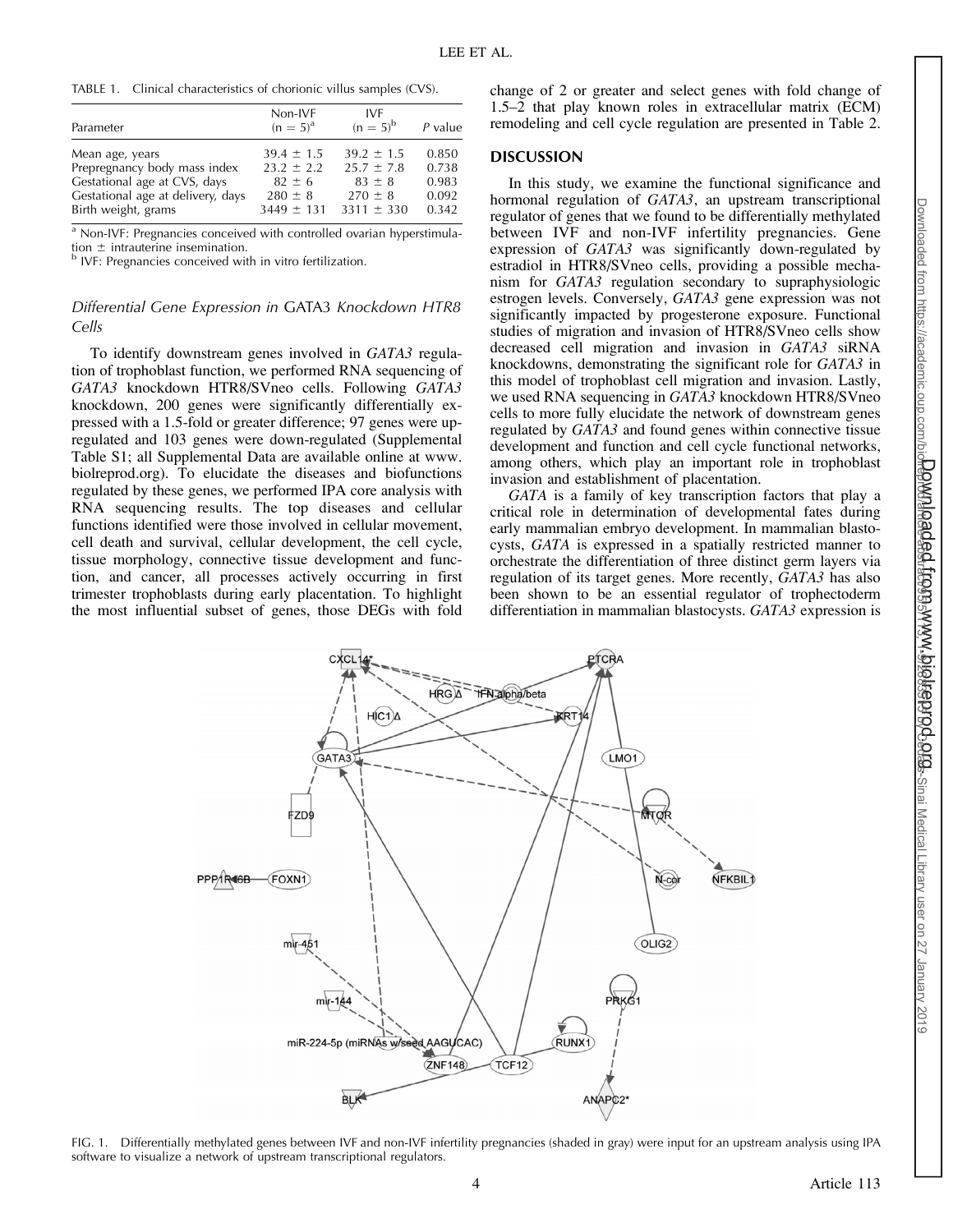

FIG. 2. A) Effect of 17-B estradiol (E2) on the expression of GATA3 in HTR8/SVneo cells. **B**) Effect of progesterone (P4) treatment on the expression of CATA3 in HTR8/SVneo cells. HTR8/SVneo cells were treated with 7.5 nM 17-B-estradiol or 10 µM P4 for 48 h, after which point CATA3 expression was determined by qRT-PCR and compared to vehicle control groups. All results are expressed in fold-change and are the means  $\pm$  SEM of at least three representative independent experiments, each analyzed in triplicate.  $P < 0.05$ , one-way ANOVA followed by Dunnet multiple comparison post hoc test. Asterisk (\*) denotes statistically significant difference.

high in the trophectoderm of blastocysts, and GATA3 expression is specifically up-regulated within the trophectoderm but excluded from the inner cell mass [29, 30]. Additionally, up-regulation of GATA3 induces embryonic stem cells to differentiate into trophoblast cells in vitro and expression is high in trophoblast stem cells [31, 32]. Underscoring its role in the regulation of trophoblast establishment and maintenance, the reduction of GATA3 expression in blastocysts resulted in decreased embryo hatching and implantation rates in mice [33].

In addition to its role in the determination of the trophectoderm lineage, GATA3 has also been implicated in other stages of trophoblast differentiation and subsequent placental development. GATA2 and GATA3 are required for trophoblast giant cell differentiation, secretion of proliferin and placental lactogen I, and regulation of expression of syncytin [34–36]. GATA2-null mouse placentas exhibit low proliferin



FIG. 3. Expression of GATA3 in cells transfected with GATA3 siRNA or scrambled siRNA was assessed with qRT-PCR. Results are means  $\pm$  SEM.  $P = 0.03$ , Wilcoxin signed-rank test. Asterisk (\*) denotes statistically significant difference.

expression, a regulatory factor known to play a role in the establishment of fetal vascular connections [37]. Low proliferin expression subsequently leads to decreased angiogenic activity in GATA2-null mice [35]. GATA2 and GATA3 also regulate syncytin, a fusogenic glycoprotein that is required for fusion of cytotrophoblasts to form the syncytial layer of the placenta [36, 38, 39]. Interestingly, dysregulation of syncytin expression is found in pre-eclamptic placentas [40], another state of altered placental function. Thus, GATA3 appears to be a significant transcription factor regulating trophoblast differentiation and function, and any alterations in its expression and function may lead to abnormal placental development.

Multiple factors besides underlying infertility are unique to IVF pregnancies and may contribute to adverse outcomes. These include embryo culture, embryo manipulation, epigenetic changes, and the endometrial environment into which the embryo is transferred [16, 17]. Samples of CVS from IVF and NIFT pregnancies were compared in an attempt to better control for underlying infertility. While we acknowledge that the comparison between IVF and NIFT could also present a model for cultured versus uncultured conditions, it also can be a model for the effects of estrogen on the endometrium and placentation. A single follicle produces a serum level of estradiol between 200 and 400 pg/ml whereas an IVF cycle in a moderate to good responder typically produces a serum level of 1500–3000 pg/ml [41]. While some NIFT cycles may produce a slightly higher estradiol level than a natural, monofollicular cycle, the goal is to generate between one and three ovulatory follicles, and this would on average result in an estradiol level significantly lower the typical IVF cycle [42]. Thus, the comparison between IVF and NIFT represents an appropriate model to examine the molecular mechanisms behind the role of supraphysiologic estrogen on the endometrium and placentation.

In fresh IVF cycles, embryos are transferred into a hyperstimulated endometrium that has been exposed to supraphysiologic levels of estrogen, with levels typically in the 2000–3000 pg/ml range and sometimes even higher. Fresh embryo transfers in singleton IVF gestations, exposed to high levels of estrogen, have been associated with adverse obstetric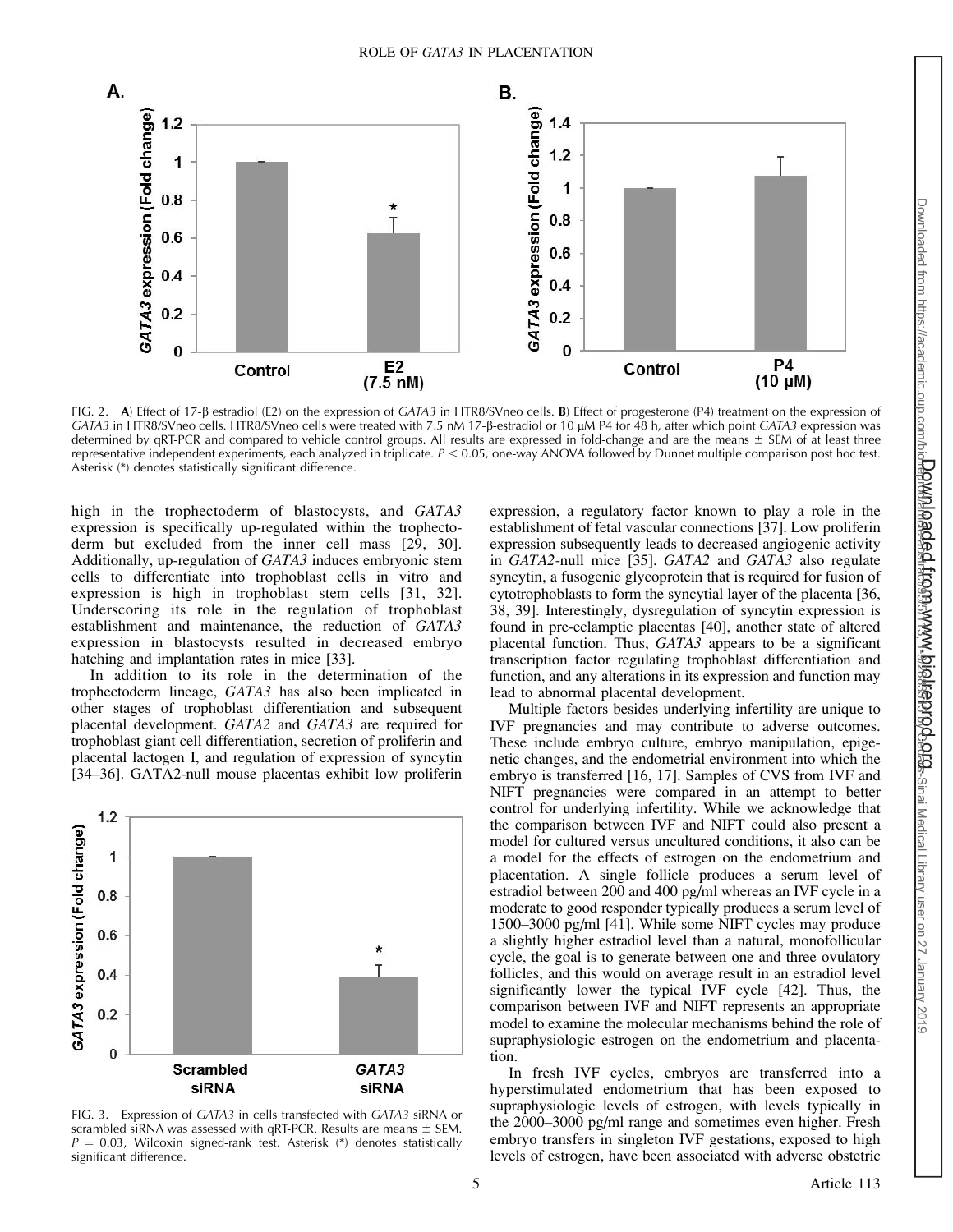

Downloaded from https://academic.oup.com/bio<del>lreprod/article-abstract/article-abstract</del>/article-abstract/article-abstract/article-abstract/article-abstract/article-abstract/2019

Downloaded from www.biolreprod.org.

FIG. 4. A) Representative images of Transwell migration (left panels) and Matrigel invasion (right panels) assays are shown. Top panels show migration/ invasion of cells transfected with scrambled siRNA. Bottom panels show migration/invasion of GATA3 knockdown cells. B) Cell migration and invasion was quantified by the migration/invasion index indicated as the ratio to that of control cells. Results are means  $\pm$  SEM. P < 0.01, Wilcoxin signed-rank test. Asterisk (\*) denotes statistically significant difference.

and perinatal outcomes, including low birth weight, fetal growth restriction, pre-eclampsia, and abnormal placentation, when compared with frozen embryo transfers and cycles with lower peak estradiol levels [17, 43–45]. The more physiologic endometrium resulting from lower estradiol exposure has led to a shift in clinical practice toward more routine use of frozen embryo transfers [46].

The exact mechanisms underlying these differences in fetal birth weight and other adverse outcomes are still under investigation and involve impaired trophoblast invasion and impaired angiogenesis, possibly resulting from underlying epigenetic and genetic modifications. In normal placentation, trophoblast cell invasion is required for spiral artery remodeling, allowing for vascular dilation and increased nutrient and oxygen delivery to the intravillous space [6, 47]. Animal

studies in the baboon have shown attenuation of extravillous trophoblast invasion after exposure to elevated levels of estradiol, mediated by impaired angiogenesis [48]. Additionally, microarray studies have shown a large discrepancy in gene expression between natural and hyperstimulated endometrium sampled at time of embryo implantation [49, 50]. In our study, treatment of HTR8/SVneo cells with estradiol provides a model for the high estrogen exposure of trophoblasts cells during implantation at the time of a fresh IVF transfer. We have shown GATA3 is down-regulated by estradiol and that decreased expression of GATA3 leads to inhibition of HTR8/SVneo cell migration and invasion. While prior studies have evaluated the impact of estradiol on trophoblast cell lines, some demonstrating impaired invasion,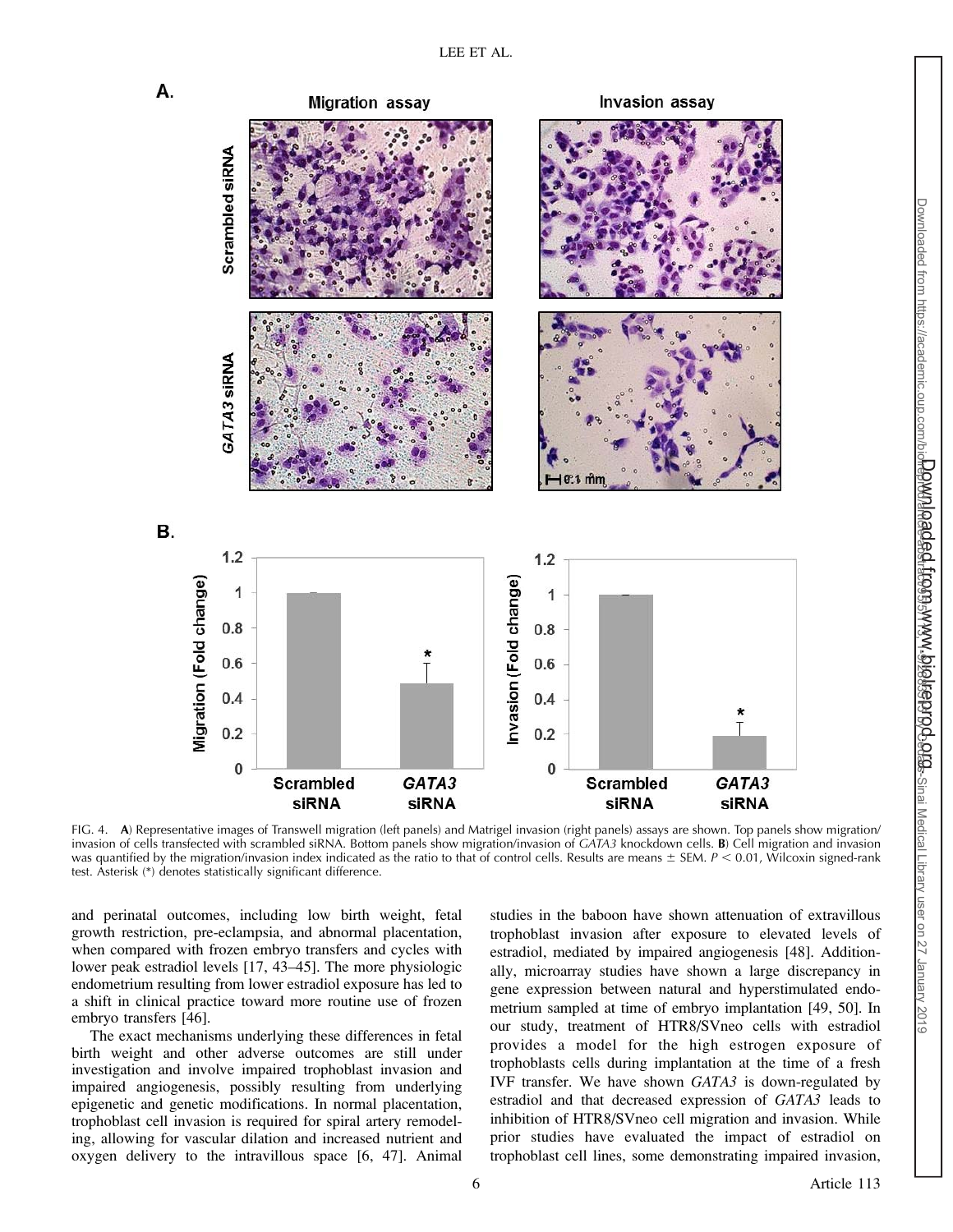#### ROLE OF GATA3 IN PLACENTATION

| Gene symbol       | Gene name                                                  | FC   | q-value       |
|-------------------|------------------------------------------------------------|------|---------------|
| Up-regulated      |                                                            |      |               |
| AC007325.2        | AC007325.2                                                 | 2.23 | $4.41E - 16$  |
| <b>NEURL1B</b>    | NeuralizedE3 ubiquitin protein ligase 1B                   | 2.07 | $1.43E - 19$  |
| BTG2              | BTG family member 2                                        | 1.92 | $1.79E - 32$  |
| E2F2              | E2F transcription factor 2                                 | 1.76 | $9.70E - 31$  |
| CDKN1A            | Cyclin-dependent kinase inhibitor 1A                       | 1.74 | $2.18E - 60$  |
| SYNE <sub>2</sub> | Spectrin repeat containing, nuclear envelope 2             | 1.60 | $3.30E - 10$  |
| ANK1              | Ankyrin1                                                   | 1.58 | $1.10E - 05$  |
| Down-regulated    |                                                            |      |               |
| KRTAP2-3          | Keratin associated protein 2-3                             | 5.73 | $7.74E - 70$  |
| GOS2              | G0/G1 switch 2                                             | 3.01 | $1.98E - 59$  |
| <b>GRPR</b>       | Gastrin releasing peptide receptor                         | 2.78 | $3.80E - 63$  |
| TGM2              | Transglutaminase 2                                         | 2.68 | $1.55E - 120$ |
| CCND <sub>1</sub> | Cyclin D1                                                  | 2.63 | $1.35E - 75$  |
| <b>CTGF</b>       | Connective tissue growth factor                            | 2.57 | $1.58E - 75$  |
| <b>ANKRD1</b>     | Ankyrinrepeat domain 1                                     | 2.53 | $6.72E - 21$  |
| RGS4              | Regulator of G-protein signaling 4                         | 2.43 | $2.76E - 23$  |
| <b>BIRC3</b>      | BaculoviralIAP repeat containing 3                         | 2.26 | $3.45E - 90$  |
| <b>KRT15</b>      | Keratin 15                                                 | 2.20 | $8.69E - 12$  |
| POLR3G            | Polymerase (RNA) III (DNA directed) polypeptide G          | 2.19 | $6.65E - 66$  |
| <b>TNFRSF6B</b>   | Tumor necrosis factor receptor superfamily member 6b       | 2.15 | $3.97E - 11$  |
| GATA3             | GATA binding protein 3                                     | 2.11 | $4.33E - 44$  |
| CYR <sub>61</sub> | Cysteine-rich, angiogenic inducer, 61                      | 2.11 | $3.48E - 220$ |
| PTX3              | Pentraxin3                                                 | 2.1  | $5.63E - 37$  |
| THBS1             | Thrombospondin 1                                           | 1.89 | $8.67E - 47$  |
| ADAMTS12          | ADAM metalloproteinase with thrombospondin type 1 motif 12 | 1.73 | $7.36E - 26$  |
| THBS2             | Thrombospondin 2                                           | 1.62 | $2.94E - 30$  |
| TIMP3             | TIMP metallopeptidase inhibitor 3                          | 1.60 | $4.33E - 44$  |

TABLE 2. Differentially expressed genes (DEGs) in GATA3 knockdown HTR8/SVneo cells with fold change (FC) of 2 or greater and select DEGs with FC of 1.5–2 that are extracellular matrix and cell cycle regulatory molecules.

our study takes this a step further, assessing the impact on our target gene of interest, GATA3 [23, 24, 51].

The DEG analysis results from GATA3 knockdown trophoblasts shed light on the biological functions regulated by GATA3 downstream targets. Among the down-regulated genes were various ECM molecules (CYR61, CTGF, THBS1, THBS2, ADAMTS12, and TIMP3), which are involved in cellto-cell and cell-to-ECM interactions via modulations of ECM components, such as cell surface integrins, laminins, collagens, and focal adhesion kinases. They mediate endothelial cell growth, adhesion, migration, and survival as well as tumor growth and angiogenesis. Notably, CTGF and CYR61 knockout mice exhibit vascular defects during embryogenesis and fetal development [52], and reduced levels of CYR61 were found in early-onset pre-eclampsia [53]. Interestingly, in a mouse retinal neovascularization model, knocking down CYR61 resulted in a reduction in neovascularization [54]. ADAMTS12 and TIMP3, which belong to a family of matrix metalloproteinases and their inhibitors, have been identified as modulators of trophoblast invasiveness in first trimester trophoblast cell lines [55–57]. Our analysis of DEGs showed up-regulation of cell cycle regulatory genes (E2F2, BTG2, and CDKN1A) and cytoskeleton-associated genes (ANK1 and SYNE2) in GATA3 knockdown trophoblasts. Cellular functions analysis of networks that include these DEGs identified cellular movement, cell death and survival, cell cycle, cellular development, and cellular growth and proliferation as the most represented functions in GATA3 knockdown trophoblasts, all of which are hallmark processes occurring in first trimester trophoblasts. Together, these findings lend support to the hypothesis that GATA3 not only regulates differentiation of trophectoderm lineage, but also underlies regulation of trophoblast function by affecting expression of downstream genes involved in major functions of first trimester trophoblasts, including migration and invasion toward the decidua and establishment of a blood supply to the fetus.

One limitation of the current study is that we were not able to completely knockdown GATA3 expression with about 40% of GATA3 expression remaining in the knockdown cells, possibly limiting identification of additional downstream genes that would be identified by a more complete knockdown of GATA3. However, even with a knockdown of 60%, we were able to identify a significant number of genes that are differentially regulated and likely play an important role in trophoblast cell migration and invasion.

In this study, we investigated the functional role and regulation of GATA3, identified through preliminary studies as a potential upstream transcriptional regulator of differentially methylated genes between IVF and non-IVF infertility pregnancies. We demonstrated that GATA3 is altered by the hormonal milieu and GATA3 down-regulation inhibits normal trophoblast migration and invasion, which impacts normal placentation, likely through other downstream genes found to be important in placentation. Because supraphysiologic levels of estradiol are present in IVF, and pregnancies conceived through IVF are at increased risk of placental defects associated with abnormal placentation, GATA3, through estradiol, is likely a significant factor contributing to these alterations and subsequent abnormal placentation.

#### REFERENCES

- 1. Jackson RA, Gibson KA, Wu YW, Croughan MS. Perinatal outcomes in singletons following in vitro fertilization: a meta-analysis. Obstet Gynecol 2004; 103:551–563.
- 2. Schieve LA, Meikle SF, Ferre C, Peterson HB, Jeng G, Wilcox LS. Low and very low birth weight in infants conceived with use of assisted reproductive technology. N Engl J Med 2002; 346:731–737.
- 3. Pinborg A, Wennerholm UB, Romundstad LB, Loft A, Aittomaki K, Soderstrom-Anttila V, Nygren KG, Hazekamp J, Bergh C. Why do singletons conceived after assisted reproduction technology have adverse perinatal outcome? Systematic review and meta-analysis. Hum Reprod Update 2013; 19:87–104.
- 4. Romundstad LB, Romundstad PR, Sunde A, von During V, Skjaerven R,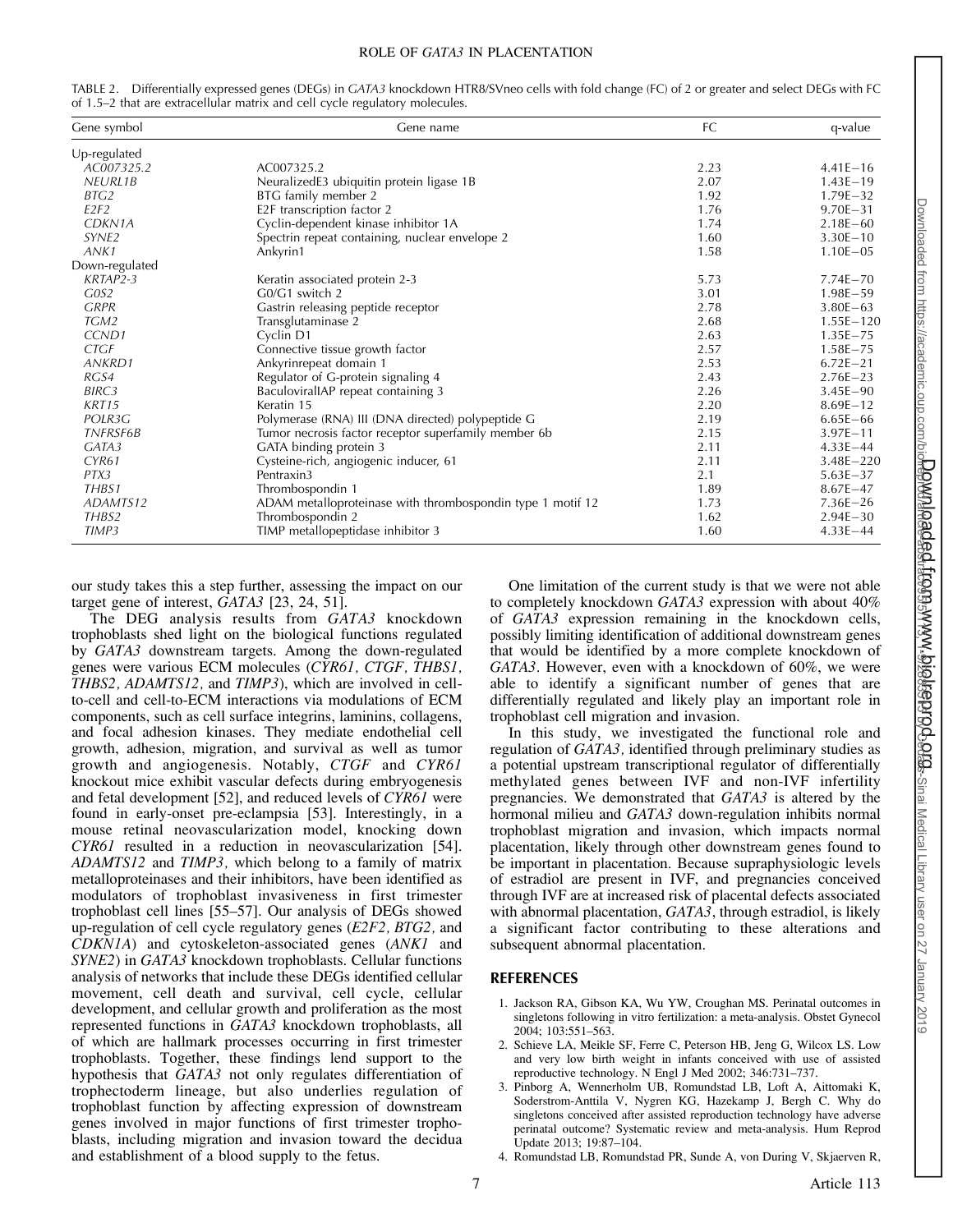Vatten LJ. Increased risk of placenta previa in pregnancies following IVF/ ICSI; a comparison of ART and non-ART pregnancies in the same mother. Hum Reprod 2006; 21:2353–2358.

- 5. Kaser DJ, Melamed A, Bormann CL, Myers DE, Missmer SA, Walsh BW, Racowsky C, Carusi DA. Cryopreserved embryo transfer is an independent risk factor for placenta accreta. Fertil Steril 2015; 103: 1176–1184.
- 6. Pijnenborg R, Vercruysse L, Hanssens M. The uterine spiral arteries in human pregnancy: facts and controversies. Placenta 2006; 27:939–958.
- 7. Khong TY, De Wolf F, Robertson WB, Brosens I. Inadequate maternal vascular response to placentation in pregnancies complicated by preeclampsia and by small-for-gestational age infants. Br J Obstet Gynaecol 1986; 93:1049–1059.
- 8. Turan N, Ghalwash MF, Katari S, Coutifaris C, Obradovic Z, Sapienza C. DNA methylation differences at growth related genes correlate with birth weight: a molecular signature linked to developmental origins of adult disease? BMC Med Genomics 2012; 5:10.
- 9. Katari S, Turan N, Bibikova M, Erinle O, Chalian R, Foster M, Gaughan JP, Coutifaris C, Sapienza C. DNA methylation and gene expression differences in children conceived in vitro or in vivo. Hum Mol Genet 2009; 18:3769–3778.
- 10. Melamed N, Choufani S, Wilkins-Haug LE, Koren G, Weksberg R. Comparison of genome-wide and gene-specific DNA methylation between ART and naturally conceived pregnancies. Epigenetics 2015; 10:474–483.
- 11. Nelissen EC, van Montfoort AP, Dumoulin JC, Evers JL. Epigenetics and the placenta. Hum Reprod Update 2011; 17:397–417.
- 12. Sunderam S, Kissin DM, Crawford SB, Folger SG, Jamieson DJ, Barfield WD. Centers for Disease Control and Prevention. Assisted reproductive technology surveillance–United States, 2011. MMWR Surveill Summ 2014; 63:1–28.
- 13. Conway DA, Liem J, Patel S, Fan KJ, Williams J III, Pisarska MD. The effect of infertility and assisted reproduction on first-trimester placental and fetal development. Fertil Steril 2011; 95:1801–1804.
- 14. Basso O, Baird DD. Infertility and preterm delivery, birthweight, and Caesarean section: a study within the Danish National Birth Cohort. Hum Reprod 2003; 18:2478–2484.
- 15. Romundstad LB, Romundstad PR, Sunde A, von During V, Skjaerven R, Gunnell D, Vatten LJ. Effects of technology or maternal factors on perinatal outcome after assisted fertilisation: a population-based cohort study. Lancet 2008; 372:737–743.
- 16. Song S, Ghosh J, Mainigi M, Turan N, Weinerman R, Truongcao M, Coutifaris C, Sapienza C. DNA methylation differences between in vitroand in vivo-conceived children are associated with ART procedures rather than infertility. Clin Epigenetics 2015; 7:41.
- 17. Kalra SK, Ratcliffe SJ, Coutifaris C, Molinaro T, Barnhart KT. Ovarian stimulation and low birth weight in newborns conceived through in vitro fertilization. Obstet Gynecol 2011; 118:863–871.
- 18. Novakovic B, Rakyan V, Ng HK, Manuelpillai U, Dewi C, Wong NC, Morley R, Down T, Beck S, Craig JM, Saffery R. Specific tumourassociated methylation in normal human term placenta and first-trimester cytotrophoblasts. Mol Hum Reprod 2008; 14:547–554.
- 19. Santos F, Hendrich B, Reik W, Dean W. Dynamic reprogramming of DNA methylation in the early mouse embryo. Dev Biol 2002; 241: 172–182.
- 20. Rahnama F, Shafiei F, Gluckman PD, Mitchell MD, Lobie PE. Epigenetic regulation of human trophoblastic cell migration and invasion. Endocrinology 2006; 147:5275–5283.
- 21. Choux C, Carmignac V, Bruno C, Sagot P, Vaiman D, Fauque P. The placenta: phenotypic and epigenetic modifications induced by assisted reproductive technologies throughout pregnancy. Clin Epigenetics 2015; 7:87.
- 22. Xu N, Barlow GM, Cui J, Wang ET, Lee B, Akhlaghpour M, Kroener L, Williams J III, Rotter JI, Chen YI, Goodarzi MO, Pisarska MD. Comparison of genome-wide and gene-specific DNA methylation profiling in first-trimester chrionic villi from pregnancies conceived with infertility treatments. Reprod Sci (in press). DOI: 10.1177/ 1933719116675056.
- 23. Patel S, Kilburn B, Imudia A, Armant DR, Skafar DF. Estradiol elicits proapoptotic and antiproliferative effects in human trophoblast cells. Biol Reprod 2015; 93:74.
- 24. Liu ZK, Liu HY, Fang WN, Yang Y, Wang HM, Peng JP. Insulin-like growth factor binding protein 7 modulates estrogen-induced trophoblast proliferation and invasion in HTR-8 and JEG-3 cells. Cell Biochem Biophys 2012; 63:73–84.
- 25. Chen JZ, Wong MH, Brennecke SP, Keogh RJ. The effects of human chorionic gonadotrophin, progesterone and oestradiol on trophoblast function. Mol Cell Endocrinol 2011; 342:73–80.
- 26. Chang WL, Yang Q, Zhang H, Lin HY, Zhou Z, Lu X, Zhu C, Xue LQ, Wang H. Role of placenta-specific protein 1 in trophoblast invasion and migration. Reproduction 2014; 148:343–352.
- 27. Shan N, Zhang X, Xiao X, Zhang H, Tong C, Luo X, Chen Y, Liu X, Yin N, Deng Q, Qi H. Laminin alpha4 (LAMA4) expression promotes trophoblast cell invasion, migration, and angiogenesis, and is lowered in preeclamptic placentas. Placenta 2015; 36:809–820.
- 28. Li B, Dewey CN. RSEM: accurate transcript quantification from RNA-Seq data with or without a reference genome. BMC Bioinformatics 2011; 12: 323.
- 29. George KM, Leonard MW, Roth ME, Lieuw KH, Kioussis D, Grosveld F, Engel JD. Embryonic expression and cloning of the murine GATA-3 gene. Development 1994; 120:2673–2686.
- 30. Home P, Ray S, Dutta D, Bronshteyn I, Larson M, Paul S. GATA3 is selectively expressed in the trophectoderm of peri-implantation embryo and directly regulates Cdx2 gene expression. J Biol Chem 2009; 284: 28729–28737.
- 31. Ralston A, Cox BJ, Nishioka N, Sasaki H, Chea E, Rugg-Gunn P, Guo G, Robson P, Draper JS, Rossant J. Gata3 regulates trophoblast development downstream of Tead4 and in parallel to Cdx2. Development 2010; 137: 395–403.
- 32. Xu RH, Chen X, Li DS, Li R, Addicks GC, Glennon C, Zwaka TP, Thomson JA. BMP4 initiates human embryonic stem cell differentiation to trophoblast. Nat Biotechnol 2002; 20:1261–1264.
- 33. Saha B, Home P, Ray S, Larson M, Paul A, Rajendran G, Behr B, Paul S. EED and KDM6B coordinate the first mammalian cell lineage commitment to ensure embryo implantation. Mol Cell Biol 2013; 33: 2691–2705.
- 34. Ng YK, George KM, Engel JD, Linzer DI. GATA factor activity is required for the trophoblast-specific transcriptional regulation of the mouse placental lactogen I gene. Development 1994; 120:3257–3266.
- 35. Ma GT, Roth ME, Groskopf JC, Tsai FY, Orkin SH, Grosveld F, Engel JD, Linzer DI. GATA-2 and GATA-3 regulate trophoblast-specific gene expression in vivo. Development 1997; 124:907–914.
- 36. Cheng YH, Handwerger S. A placenta-specific enhancer of the human syncytin gene. Biol Reprod 2005; 73:500–509.
- 37. Jackson D, Volpert OV, Bouck N, Linzer DI. Stimulation and inhibition of angiogenesis by placental proliferin and proliferin-related protein. Science 1994; 266:1581–1584.
- 38. Mi S, Lee X, Li X, Veldman GM, Finnerty H, Racie L, LaVallie E, Tang XY, Edouard P, Howes S, Keith JC Jr, McCoy JM. Syncytin is a captive retroviral envelope protein involved in human placental morphogenesis. Nature 2000; 403:785–789.
- 39. Yu C, Shen K, Lin M, Chen P, Lin C, Chang GD, Chen H. GCMa regulates the syncytin-mediated trophoblastic fusion. J Biol Chem 2002; 277:50062–50068.
- 40. Lee X, Keith JC Jr, Stumm N, Moutsatsos I, McCoy JM, Crum CP, Genest D, Chin D, Ehrenfels C, Pijnenborg R, van Assche FA, Mi S. Downregulation of placental syncytin expression and abnormal protein localization in pre-eclampsia. Placenta 2001; 22:808–812.
- 41. Pereira N, Reichman DE, Goldschlag DE, Lekovich JP, Rosenwaks Z. Impact of elevated peak estradiol levels during controlled ovarian hyperstimulation on birth weight of term singletons from fresh IVF-ET cycles. J Assist Reprod Genet 2015; 35:527–532.
- 42. Dickey RP, Taylor SN, Lu PY, Sartor BM, Rye PH, Pryrak R. Relationship of follicle numbers and estradiol levels to multiple implantation in 3,608 intrauterine insemination cycles. Fertil Steril 2001; 75:69–77.
- 43. Imudia AN, Awonuga AO, Doyle JO, Kaimal AJ, Wright DL, Toth TL, Styer AK. Peak serum estradiol level during controlled ovarian hyperstimulation is associated with increased risk of small for gestational age and preeclampsia in singleton pregnancies after in vitro fertilization. Fertil Steril 2012; 97:1374–1379.
- 44. Farhi J, Ben-Haroush A, Andrawus N, Pinkas H, Sapir O, Fisch B, Ashkenazi J. High serum oestradiol concentrations in IVF cycles increase the risk of pregnancy complications related to abnormal placentation. Reprod Biomed Online 2010; 21:331–337.
- 45. Royster GD, Krishnamoorthy K, Csokmay JM, Yauger BJ, Chason RJ, DeCherney AH, Wolff EF, Hill MJ. Are intracytoplasmic sperm injection and high serum estradiol compounding risk factors for adverse obstetric outcomes in assisted reproductive technology? Fertil Steril 2016; 106: 363–370.
- 46. Evans J, Hannan NJ, Edgell TA, Vollenhoven BJ, Lutjen PJ, Osianlis T, Salamonsen LA, Rombauts LJ. Fresh versus frozen embryo transfer: backing clinical decisions with scientific and clinical evidence. Hum Reprod Update 2014; 20:808–821.
- 47. Burton GJ, Woods AW, Jauniaux E, Kingdom JC. Rheological and